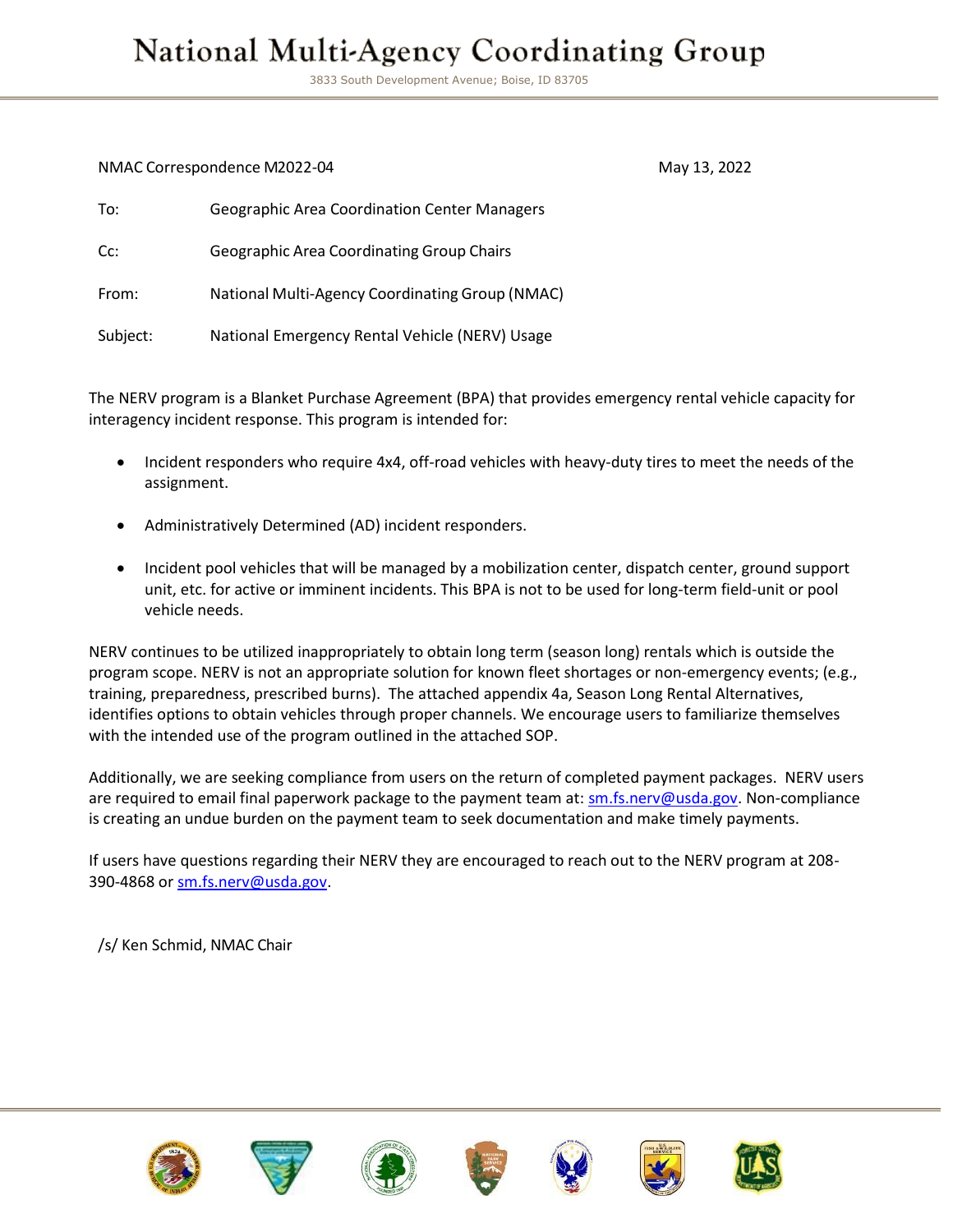# **Recommended Alternatives for Season Long Rentals**

#### • **Agency GSA Fleet Holdovers**

- o Work with Agency Fleet personnel
- o Identify what is permissible
- o Determine Operational Feasibility
- o Determine Budgetary and Fiscal Feasibility

### • **GSA**

#### o **RSVP (Rental Supplemental Vehicle Program) -** *[link](https://www.gsa.gov/buying-selling/products-services/transportation-logistics-services/transportation/transportation-and-delivery-schedule-48/rental-supplemental-vehicles-program-rsvp)*

- For federal fleet and official business vehicle rental needs for transportation support for national and natural disasters, emergencies, tests, and drills; NOT for TDY.
- Not intended for Long Term augmentation of federal fleet.
	- Available through GSA Advantage (Schedule 48-411-2)
	- **Rates** 
		- Maximum daily, weekly, and monthly rates are posted online, includes unlimited mileage, for U.S. non-airport locations.
- Pricing
	- Based on volume, rental length, and vehicle availability.
	- Varies by location.
- Ordering procedures
	- Procurement official prepares RFQ. Posts RFQ for 2-5 days, and awards orders through GSA e-Buy (if under the micro purchase threshold) or Agency system with their GSA Advantage Customer Profile.
	- **Payment** 
		- GSA SmartPay III Purchase Card or Purchase Order.

#### o **STR (Short Term Rental) Program -** *[link](https://www.gsa.gov/buying-selling/products-services/transportation-logistics-services/fleet-management/shortterm-rentals-str)*

- Rental vehicles for federal customers' seasonal work, special events, surge requirements, or fleet vehicles out of service for maintenance or repair; NOT for TDY.
	- Vendors are from RSVP pool: with GSA BPAs
- Rates
	- Maximum daily, weekly, and monthly rates are posted online, includes unlimited mileage, for U.S. non-airport locations.
- **Pricing** 
	- Based on volume, rental length, and vehicle availability.
	- Varies by location.
- Ordering procedures
	- Authorized Customer (Fleet) submits needs worksheet, using GSA Customer Number, BOAC, and fund code
		- o GSA develops and posts RFQ for 5-10 days.
		- o GSA sends quotes to customer for review.
		- o GSA awards BPA Call to vendor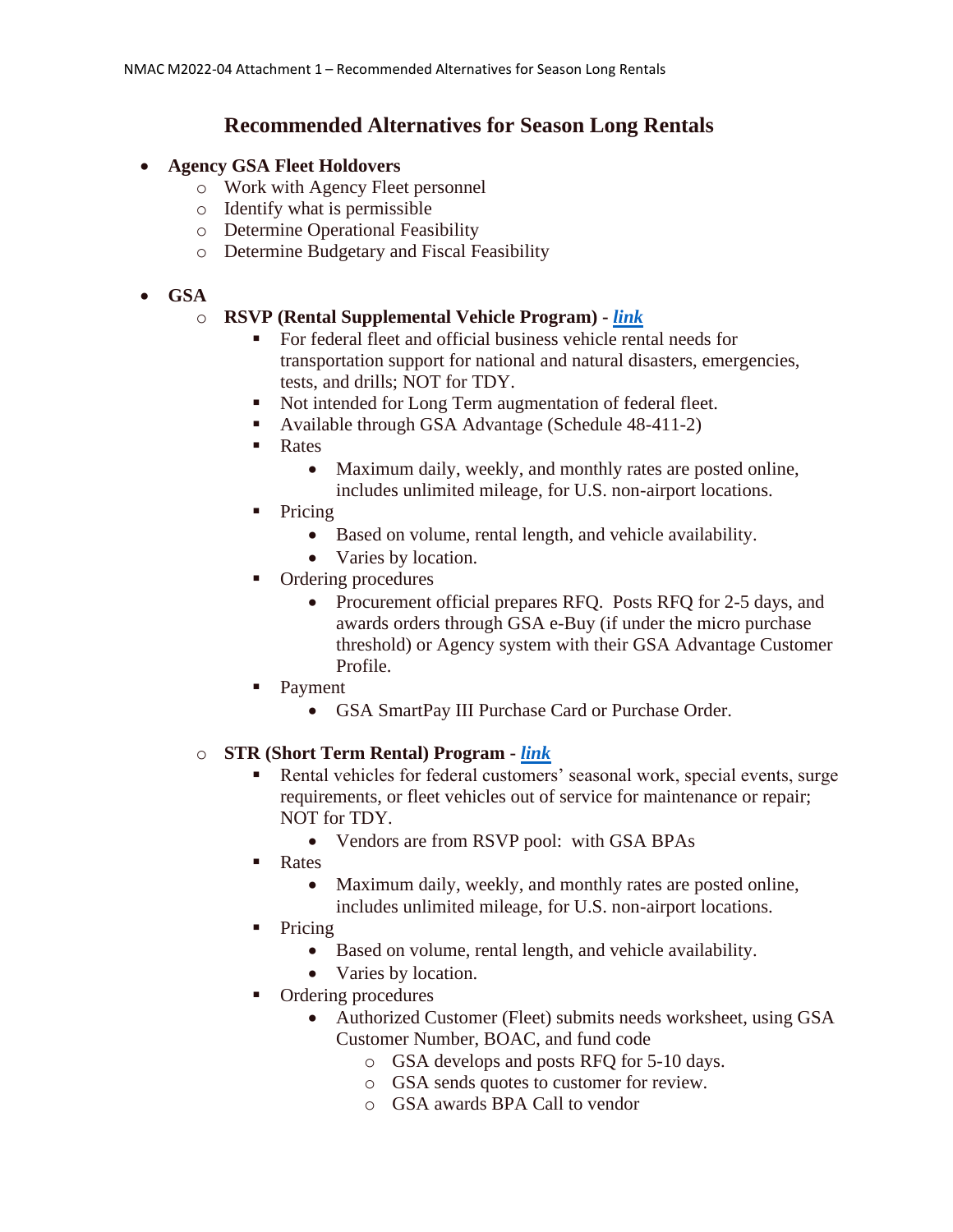- Payment
	- o Charged to GSA Customer Number, BOAC, and fund code
		- Vendor bills GSA who then bills customer
			- Single line billing for similar vehicle types
			- **Individual line for fuel, i.e., STR Rental and STR** Fuel.
- **Procurement/Commercial** 
	- o **Flex Fleet**
		- Based out of SLC, UT
		- **Truck Rentals nationwide** 
			- Light, Heavy-duty trucks (1/2 ton and 3/4 ton trucks) and flatbed trucks (including 1-ton and 1.5-ton trucks).
			- Passenger Vans
		- Procurement official would need to reach out to determine how to procure.

## o **Incident Only Emergency Equipment Rental Agreement (EERA)**

- **EERA Template for use by Contracting Officer for use by Procurement** Officials/BUYTs
- While mostly suited to short term, may have longer term application for Mob Centers